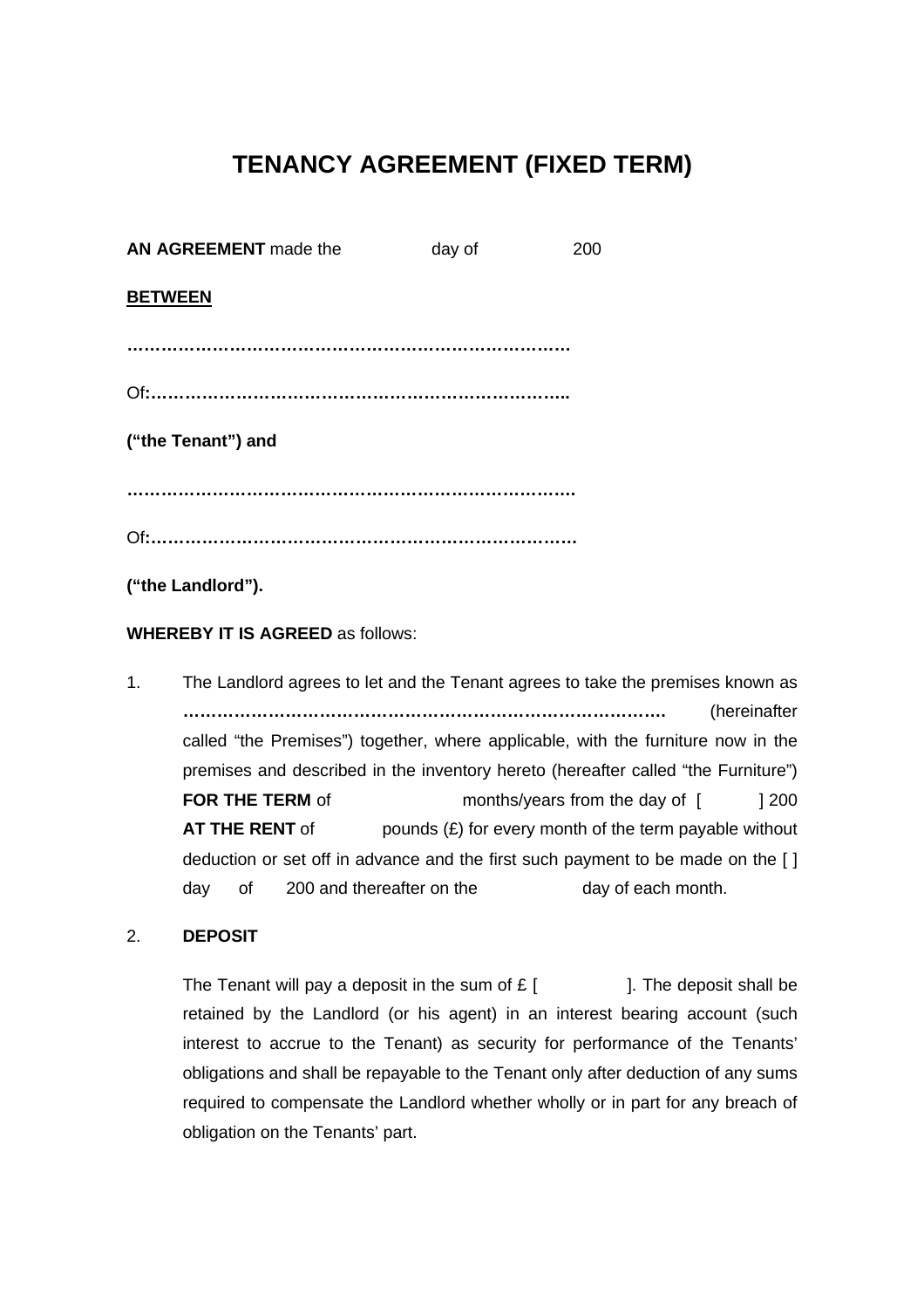# 3. **THE TENANT AGREES** with the Landlord as follows:

- 3.1 To pay the rent at the times and in the manner specified without any deduction or set off whatsoever and whether demanded or not.
- 3.2 If the rent or any other sums due under this Agreement are unpaid for 14 days to pay interest in respect of the period from the date when the payment became due until the date of payment at the rate of 3% above the current base rate for the time being of the National Westminster Bank Plc.
- 3.3 To pay all charges for all water, gas and electric consumed and telephone calls made during the occupation of the premises by the Tenant and pay any Council Tax or other such tax as may be payable to the local authority in respect of the premises from time to time.
- 3.4 To pay for the cost of the TV license fee for any television set(s) at the premises and to pay all other charges for cable and satellite services if any are received at the premises.
- 3.5 To use the premises in a careful and tenant-like manner and to keep the interior of the premises and all the contents in the same state of repair and condition as they were at the commencement of this Agreement (fair wear and tear and damage by insured risk accepted) and to yield up the premises and all their contents in such good repair and condition at the termination of the tenancy.
- 3.6 To keep cleansed, in proper working order, and free from obstruction, all gutters, sewers, drains, sanitary apparatus, water and waste pipes, air vents and ducts exclusively serving or forming part of the premises and not to overload block alter extend or damage any of the drain pipes, wires, cables or any apparatus or installation relating to services at the premises.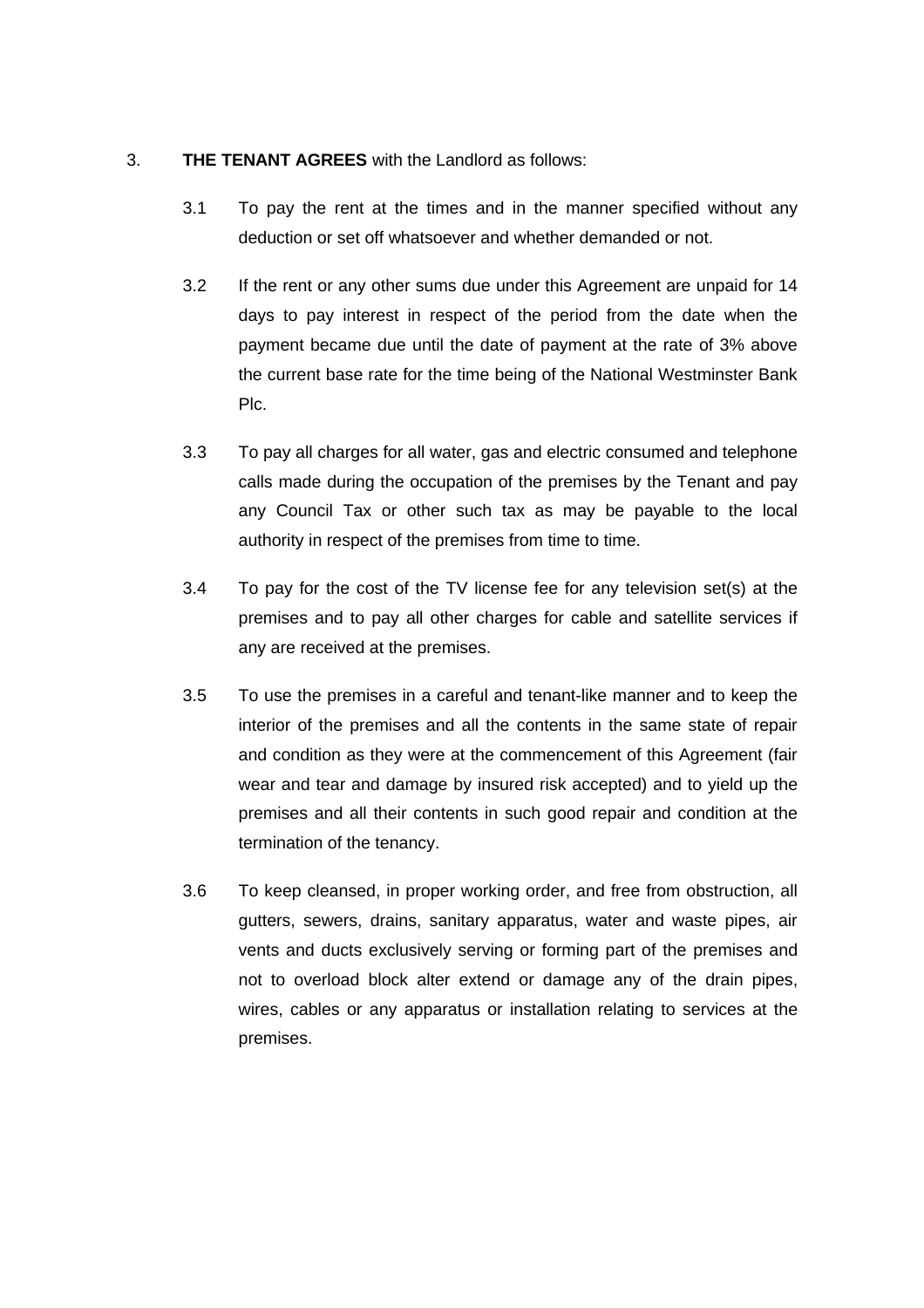- 3.7 To take all reasonable precautions to prevent any damage to the sanitary apparatus, pipes and heating installations whether by frost, misuse, or otherwise, and to clear any blockages when they occur in any of the sinks, drains, gutters, down pipes, sinks, toilets or waste pipes which serve the premises.
- 3.8 To preserve and keep in good condition all fixtures, fittings, furniture and effects and prevent them from being destroyed or damaged or removed from the premises and to leave all furniture and effects at the end of the tenancy in the rooms or places and condition in which they were at the date hereof (reasonable fair wear and tear accepted). To keep the fixtures and fittings furniture and effects in a clean and sanitary condition (reasonable wear and tear accepted). To pay the Landlord the cost of replacing all items of furniture, fittings or household effects lost, destroyed or damaged beyond repair (or at the Landlord's option to replace with items of equal value) and to pay the Landlord the cost of repair of all items damaged. The Tenant shall be under no liability for destruction or damage caused by accidental fire.
- 3.9 At the end of the term to clean or pay for professional cleaning of all carpets, furniture, linen, counterpanes, blankets and curtains (if any) included in the letting and to pay the cost of checking of the inventory and preparation of a Schedule of Condition listing all furniture, fixtures and fittings in the premises at the expiry or sooner determination of the Tenancy.
- 3.10 To keep clean the windows of the premises and replace all broken glass.
- 3.11 To keep the interior decoration of the property in a clean and presentable state, and to redecorate when reasonably required in the same or similar shades to those applied to the premises at the commencement of this Agreement**.**
- 3.12 To take all reasonable steps to prevent any infestation of the premises and to ensure that any infestations are cleared promptly.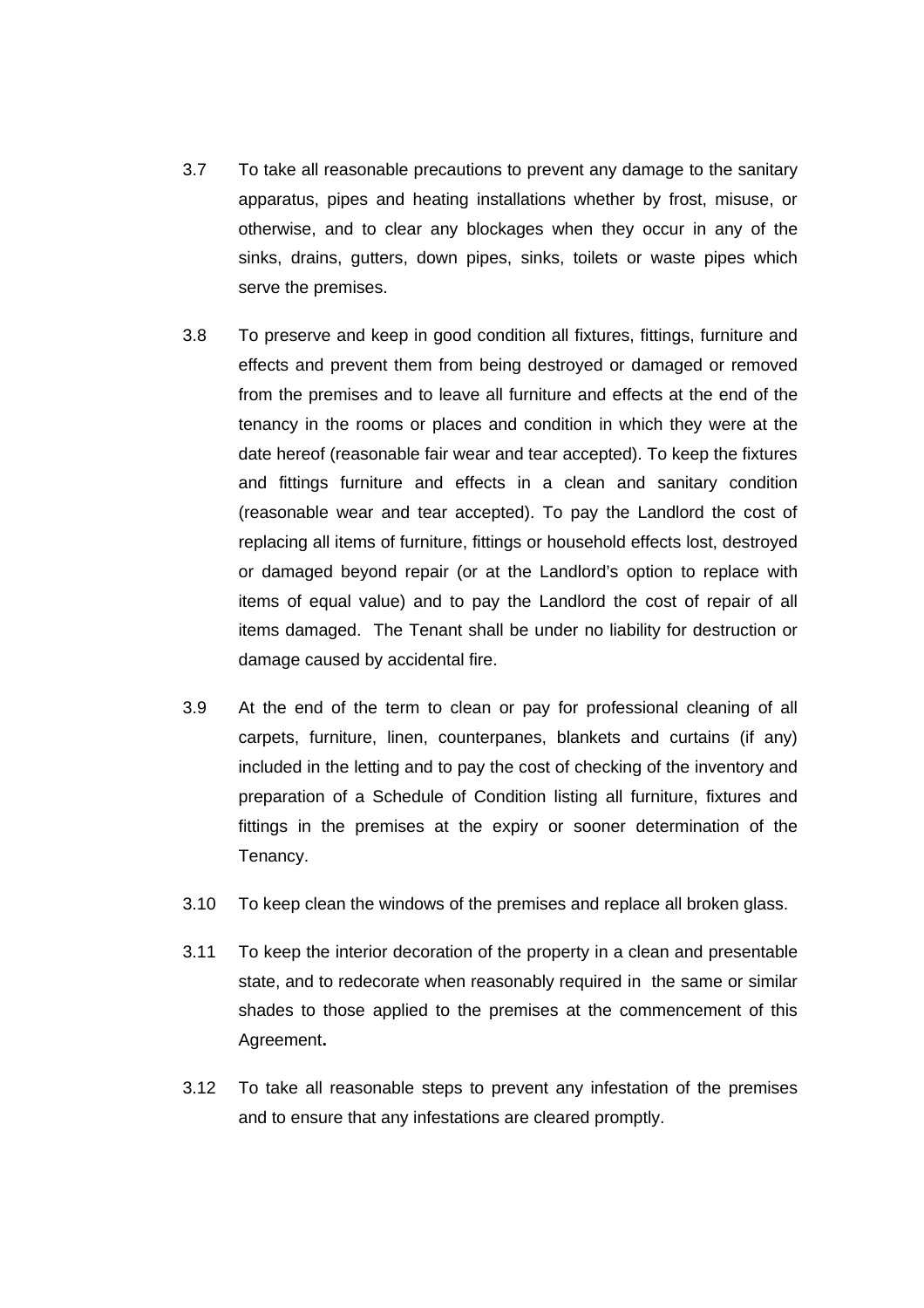- 3.13 To maintain any garden(s) belonging to the premises, including the regular mowing of any lawns, keeping all flowerbeds free of weeds, and not to cut down or remove any plants trees walls fences or gates without the Landlord's permission.
- 3.14 To take all reasonable precautions when leaving the premises unoccupied to secure them from unauthorised entry and to protect them from damage by frost, water, fire or other hazards and not to leave the premises unoccupied for more than 21 consecutive days.
- 3.15 To pay all costs charges and expenses incurred by the Landlord (including but not limited to costs and fees of the Landlord's solicitors and other professional advisors) in respect of the recovery of any rent or other sums in arrears under the terms of this Agreement, the enforcement of any of the provisions of this Agreement, and the services of any notice relating to breach of the Tenant's obligations under this Agreement.
- 3.16 To forward all correspondence addressed to the Landlord, and any Notices served by any local or other authority at premises to the Landlord or his agents without delay.
- 3.17 To notify the Landlord promptly of any defect in the premises or their contents which the Landlord is responsible to repair or maintain under the terms of this Agreement [and, where applicable, to notify the Landlord promptly of any defects in the building of which the premises form part.]
- 3.18 In the event of loss or damage by fire theft or impact or other causes to immediately inform the Landlord and to give full written details thereof within 3 days in order to enable the Landlord to make an insurance claim.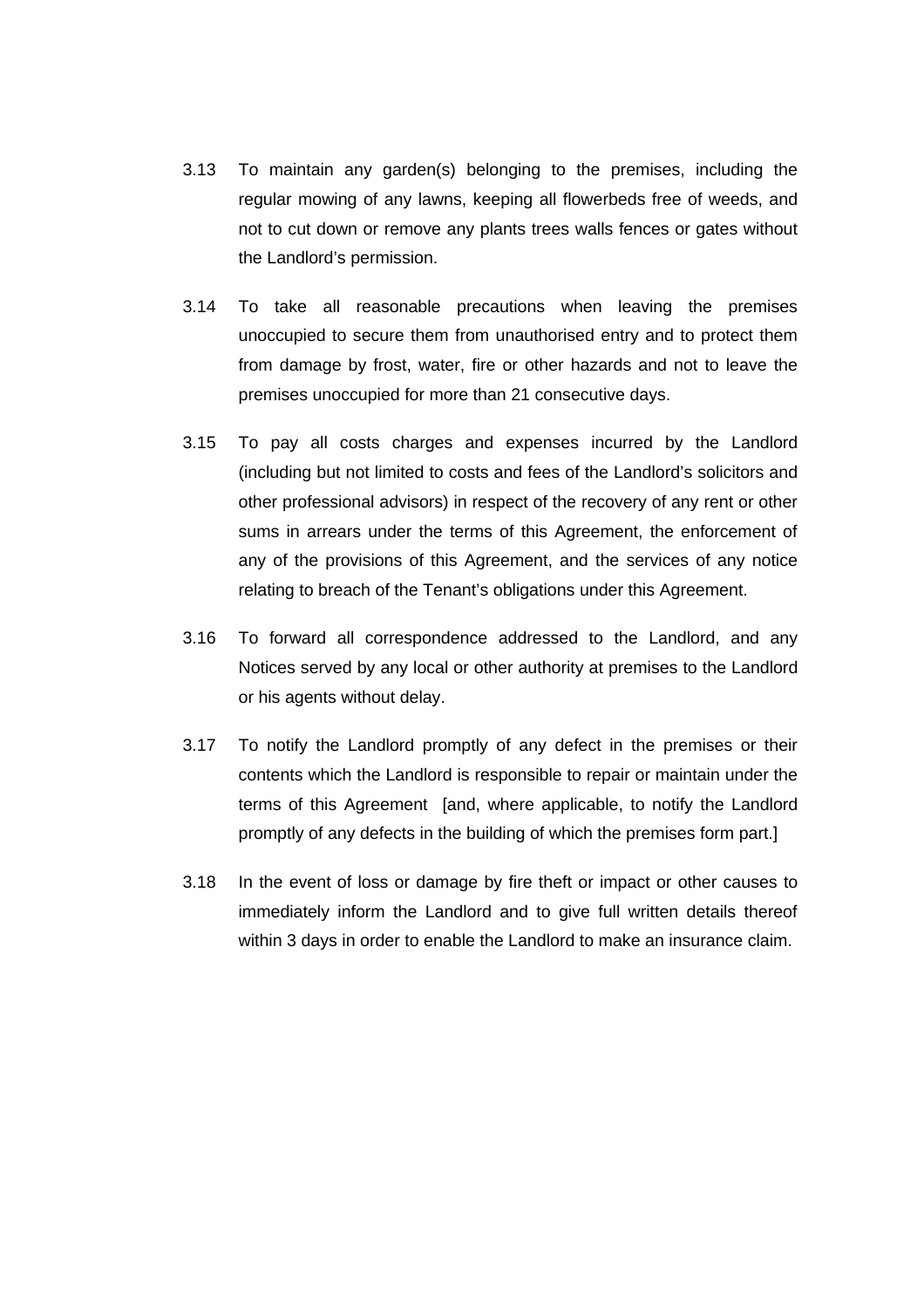- 3.19 To permit the Landlord or his agent, with or without workmen and/or agents, to enter the premises and examine the condition of the premises and the furniture, and (subject to the provisions of clause 6.4 of this Agreement where applicable) in order to carry out any work which may in the opinion of the Landlord be required to the premises, or to neighbouring premises or, where applicable, to any building of which the premises form part, at all reasonable times, by prior appointment except in cases of emergency.
- 3.20 To permit the Landlord and/or his agent by prior appointment to view the premises with prospective new tenants or buyers on the understanding that all reasonable endeavours will be made to ensure minimum inconvenience to the Tenant.
- 3.21 To observe all covenants restrictions and obligations imposed upon the Landlord by any superior lease of the premises (except where such items fall within the Landlord's obligations under this Agreement) and to keep the Landlord indemnified against any breaches thereof provided that the Tenant shall not be liable to pay any rent or other sums due under the Landlord's lease.
- 3.22 Where applicable, to pay any service charges which may be payable by the Landlord to any superior Landlord of the premises upon receipt of an account**.**
- 3.23 Not to hang any pictures or fix anything to the premises without the Landlord's consent.
- 3.24 Not to block any air vents and to keep all ventilation ducts clean and free from obstruction.
- 3.25 Not to assign, underlet or part with possession of the premises or any part thereof. No occupier (other than the Tenant) shall be granted any tenancy or any other legal interest in the premises.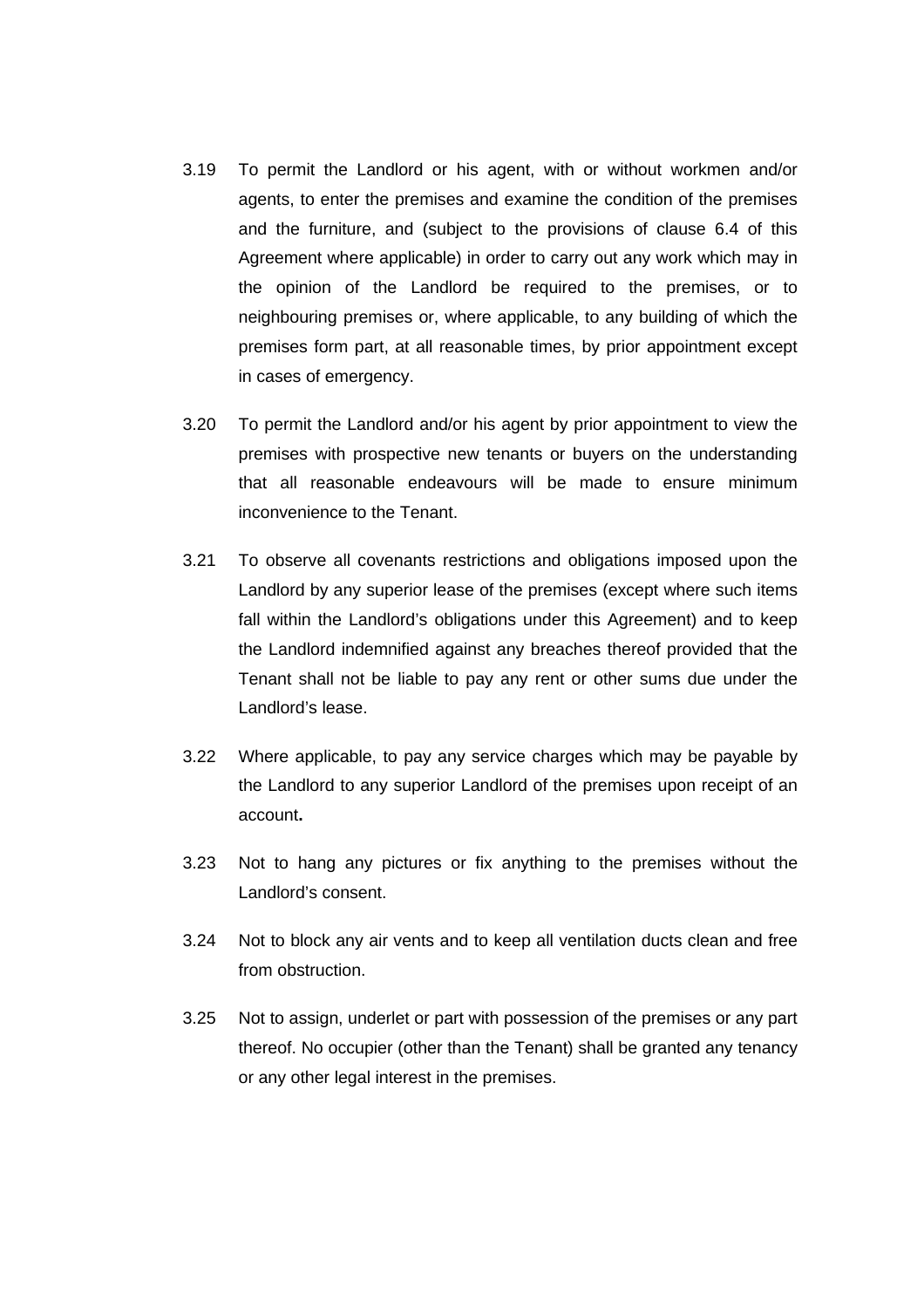- 3.26 Not to permit the carrying on of any profession, trade or business on or from the premises.
- 3.27 Not to use or permit the use of the premises in such a manner as to cause a nuisance to the owners or occupiers of neighbouring land or premises or of any building of which the premises form part or so as to avoid or make avoidable or increase the rate of premium payable in respect of any policy of insurance of the Landlord in respect of the premises.
- 3.28 Not to make any alteration or addition to the premises or their contents.
- 3.29 Not to tamper or interfere with alter or add to the gas, water or electrical installations or meters serving the premises.
- 3.30 Not the keep or use any paraffin heater or portable gas heater in the premises and not to store or bring upon the premises articles of a combustible inflammable or dangerous nature.
- 3.31 Not without prior written consent of the Landlord to keep or allow on the premises any cat, dog or other pet.
- 3.32 At the expiration or sooner determination of the term to yield up the premises, furniture, fixtures and fittings with vacant possession and in accordance with the Tenant's covenants in this Agreement.

#### 4. **THE LANDLORD AGREES** with the Tenant as follows:

- 4.1 That the Tenant paying the rent and observing all the terms and conditions herein shall peacefully hold and enjoy the premises during the tenancy without any interruption by the Landlord.
- 4.2 To maintain a comprehensive policy for insurance of the premises and the Landlord's fixtures and fittings therein. The Tenant will be responsible for insuring his or her own personal effects.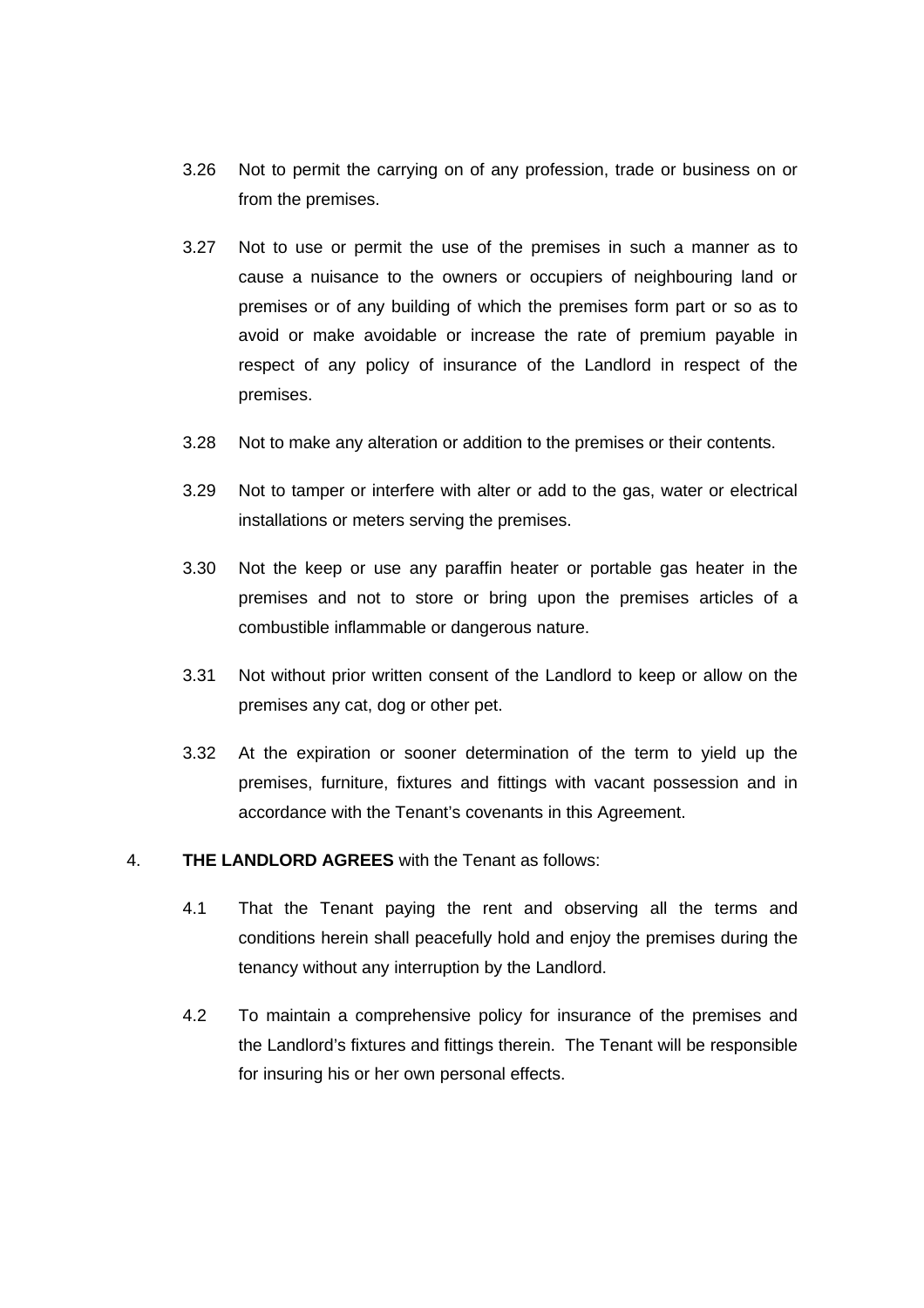- 4.3 To keep in repair the structure and exterior of the premises (including drains, gutters and external pipes)
- 4.4 , To keep in repair and proper working order the installations in the dwelling-house for the supply of water, gas and electricity and for sanitation (including basins, sinks, baths and sanitary conveniences, but not other fixtures, fittings and appliances for making use of the supply of water, gas or electricity),
- 4.5 To keep in repair and proper working order all appliances for cooking, space and water heating and all mechanical or electrical items including all washing machines, dishwashers and burglar alarms provided that this Agreement shall not be construed as requiring the Landlord to carry out any works for which the Tenant is liable by virtue of his duty to use the premises, furniture, fixtures and fittings in a tenant like manner and provided that the Tenant shall indemnify the Landlord in respect of the costs of repairs to such installations or items resulting from his misuse.
- 4.6 To ensure that all furniture and furnishings comply with The Furniture and Furnishings (Fire Safety) Regulations 1988 as amended.
- 4.7 To ensure that the Gas Safety (Installation and Use) Regulations 1998 have been complied with, and that a copy of the Certificate is provided to the Tenant.
- 4.8 To ensure that the Electrical Equipment (Safety) Regulations 1994 and the Plug and Socket Regulations 1994 have been complied with.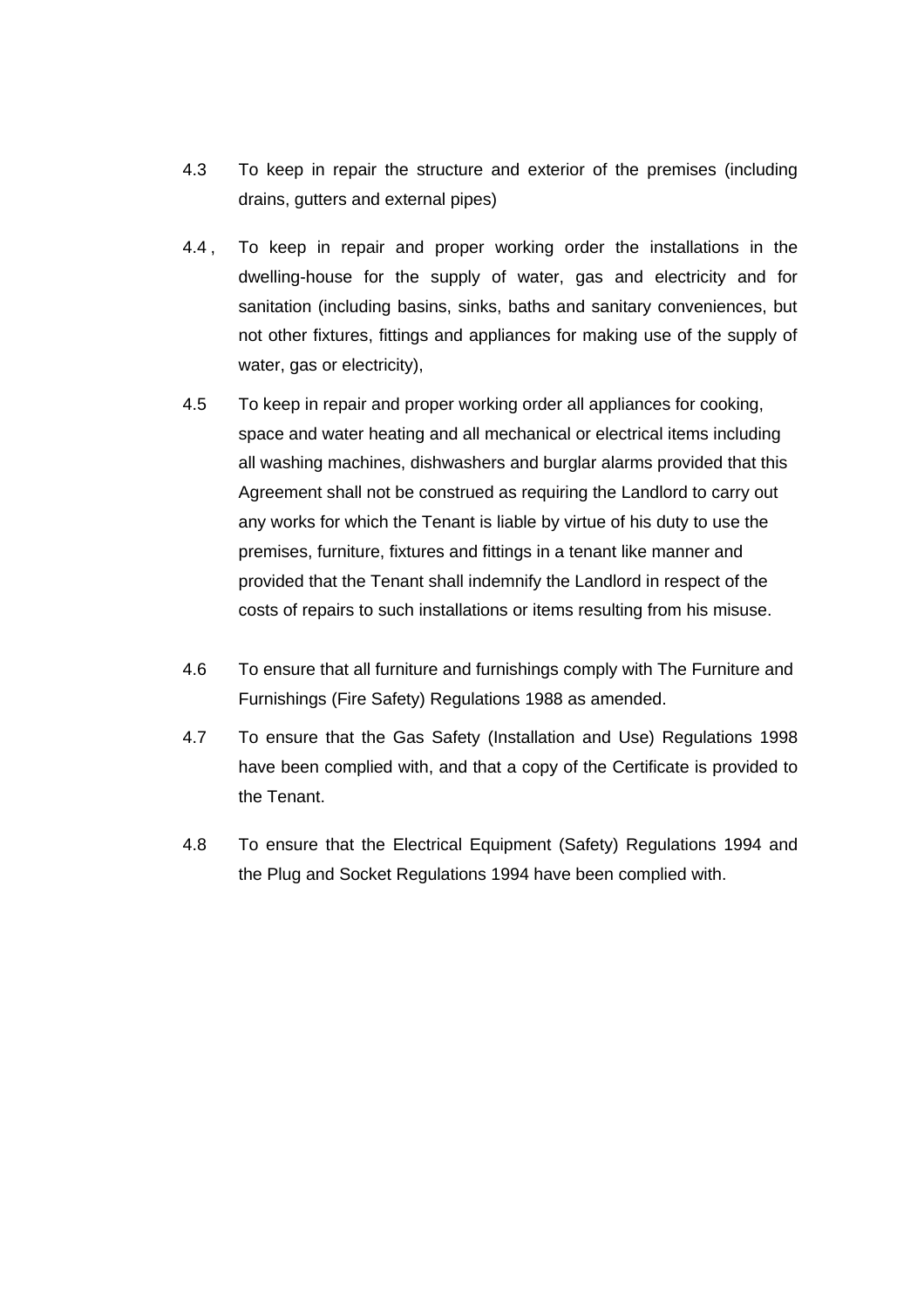## 5. **PROVISION FOR RE-ENTRY**

Provided always that if any of the rent or other sums due under this Agreement are in arrears for 14 days after it has become due (whether formerly demanded or not) or if the Tenant fails to observe any of their obligations or if the Tenant goes into liquidation with his creditors, the Landlord may at any time thereafter re-enter upon the premises or any part thereof and thereupon the tenancy hereby granted shall absolutely determine but without prejudice to any claim of the Landlord (whether for arrears of rent or otherwise) in respect of any breach of the terms of the Agreement.

## 6. **MISCELLANEOUS PROVISIONS**

- 6.1 For the purposes of Section 48 of the Landlord and Tenant Act 1987 the address for the Landlord at which notices (including notices of proceedings) may be served upon him by the Tenant is:**[…………………………………………………………………].**
- 6.2 The premises are subject to a mortgage in favour of Platform Funding Ltd. The mortgagees may, in certain circumstances, be entitled to exercise the Power of Sale conferred on them by the Mortgage and/or Section 101 of The Law of Property Act 1995. In that event, this Agreement shall be terminated forthwith and the mortgagees, or their lawful successors and assigns may recover possession of the property in pursuance of that Power.
- 6.3 This Agreement constitutes the entire agreement between the parties relating to the premises, and the parties acknowledge that there are no other oral or written collateral contracts in relation to the premises, and the Tenant has not relied upon any representations made by the Landlord or his agents (other than those provided in any written letting particulars) and that this Agreement may only be altered by a document in writing, signed by both parties and specifically referring to this clause.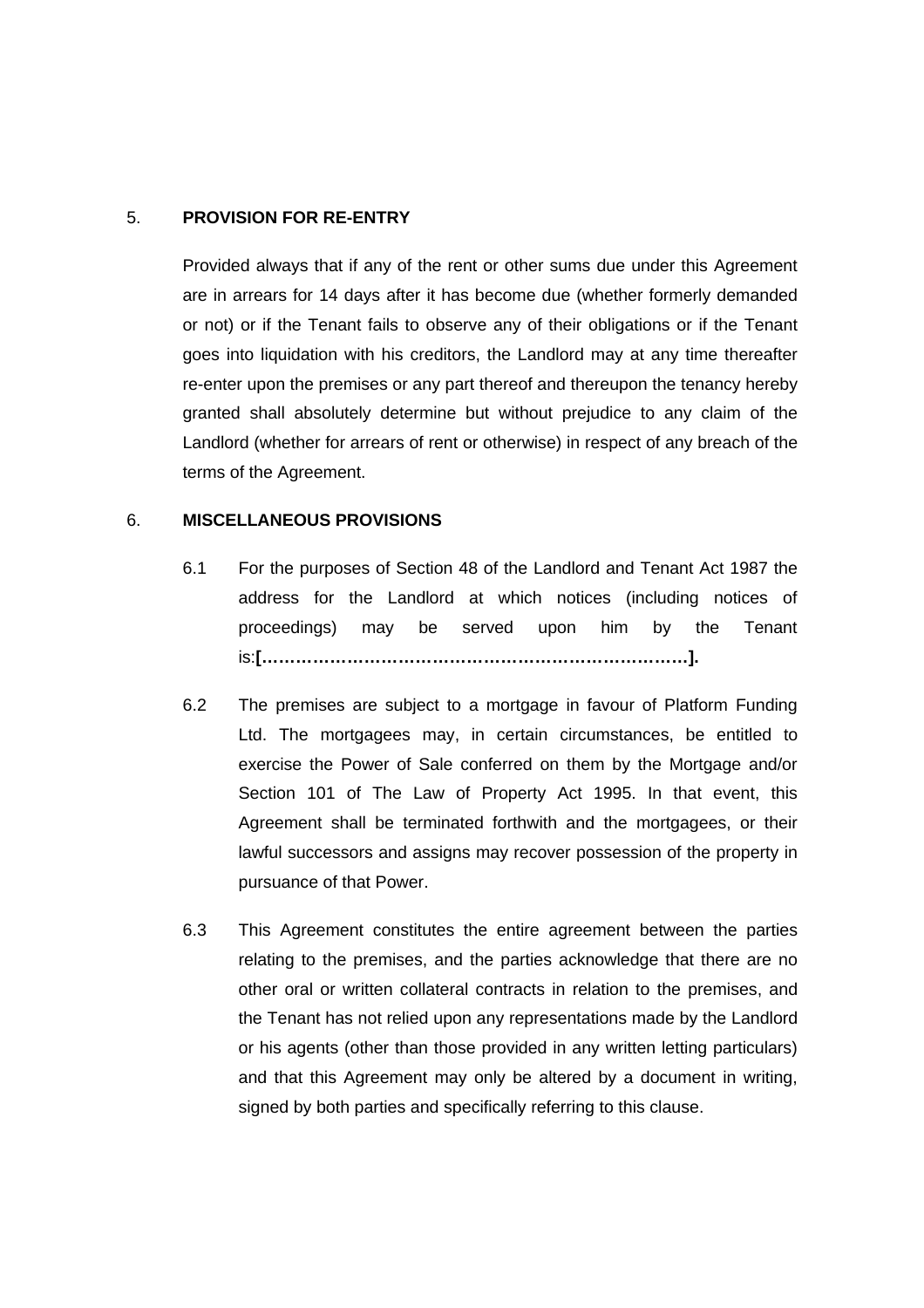- 6.4 In the event that the Tenant shall be in breach of any of it's obligations under clause 3 of this Agreement, the Landlord may serve notice on the Tenant , detailing works required to put right the breach and specifying a reasonable time within which the works specified are to be carried out. In the event that the works are not completed within the specified time frame, the Landlord may enter the premises, carry out the outstanding specified works, and recover the cost from the Tenant as a debt.
- 6.5 That any payment received from the Tenant may be allocated by the Landlord towards payment of any debt due under this Agreement as the shall Landlord shall in his absolute discretion direct.
- 6.6 That in the event of any dispute arising in connection with dilapidations or apportionment of rent, or retention of any deposit monies under this Agreement the Landlord may refer the matter for arbitration by a person to be appointed by the President of Residential Letting Agents and the Arbitrator's decision shall be binding.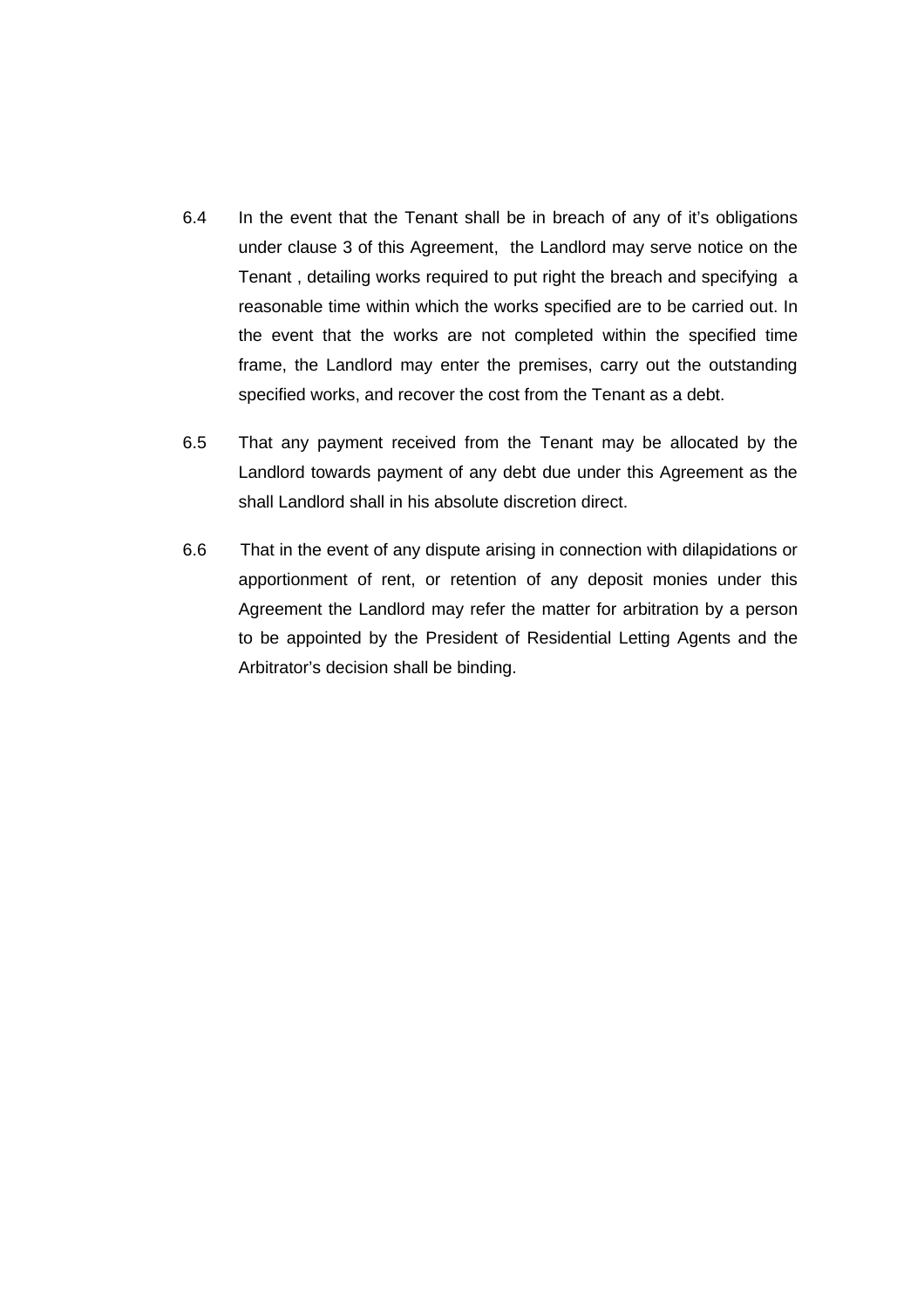6.7 The Landlord and Tenant has the option to terminate this agreement by giving [ ] days written notice at the time during the term of the agreement, such notice to be served by recorded delivery.

This day of 200

SIGNED by the above named **LANDLORD**

…………………………………………………

…………………………………………………

SIGNED by the above named **TENANT**

…………………………………………………

WITNESS to the signature(s) of the above

Name:………………………………………….

Address: